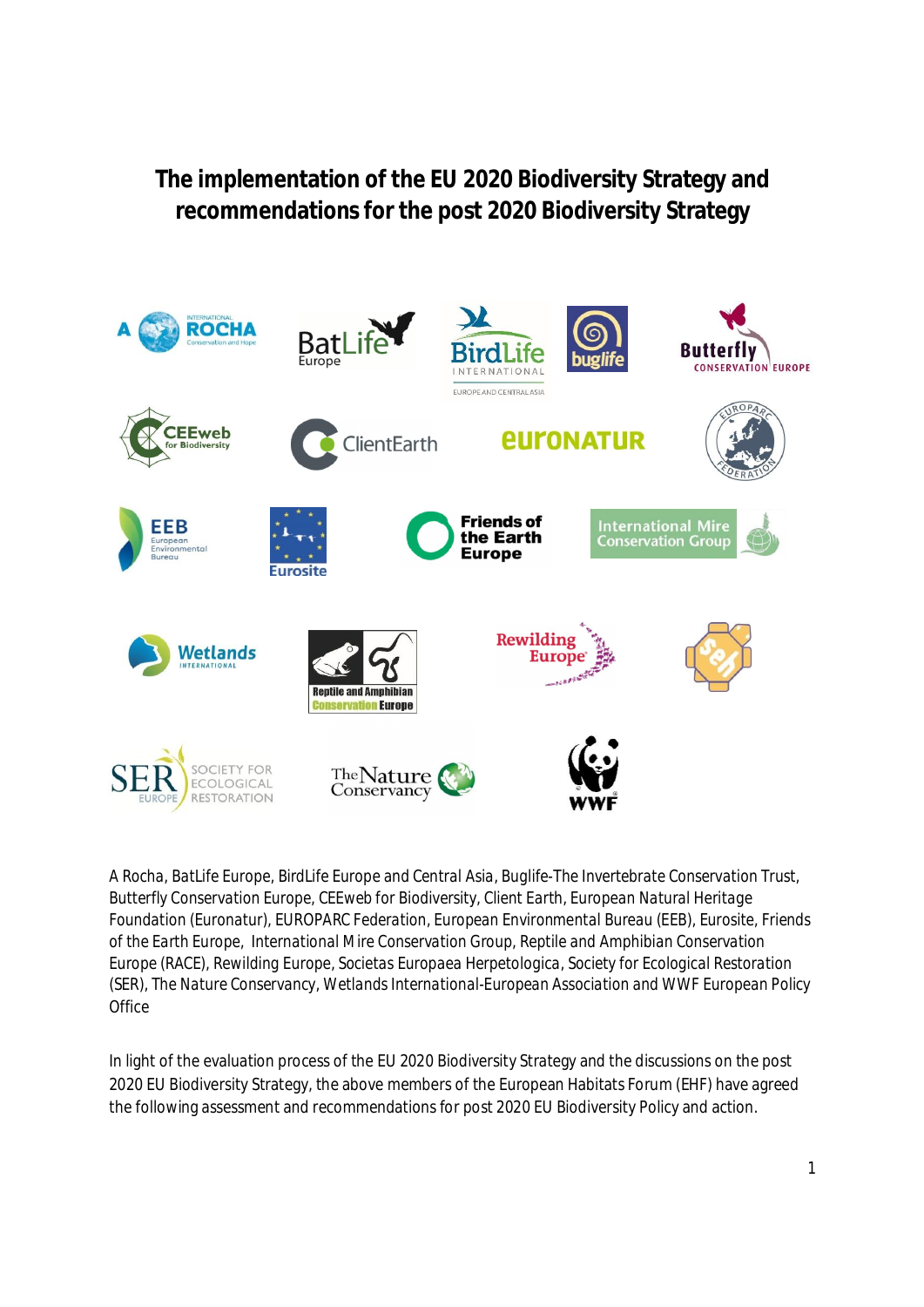## **The EU is set to fail its 2020 target to halt biodiversity loss**

The EU is set to fail its 2020 target to halt biodiversity loss. Both the 2015 Mid-term evaluation of the EU Biodiversity Strategy<sup>i</sup>, the 2018 IPBES Regional assessment for Europe and Central Asia<sup>ii</sup> and the recently published 2019 IPBES Global Assessment<sup>iii</sup> confirmed the continuing decline of biodiversity and the degradation of ecosystem services in the EU and globally. This presents a significant threat to human wellbeing.

Biodiversity loss is one of the most critical environmental threats alongside climate change and the two are inextricably linked. Without addressing the rapid loss of biodiversity, the world will struggle and likely fail to live up to the Paris Agreement or to achieve the UN Sustainable Development Goals (SDGs). And conversely without addressing climate change, actions to tackle the loss of biodiversity are likely to fail.

Land use change and direct exploitation of organisms remain the main cause of biodiversity loss in natural and semi-natural habitats. Particular pressure is exerted by intensive agricultural practices, land abandonment, urban sprawl, grey infrastructure development and human activities at sea (such as fishing, shipping or tourism).

The main reasons why the EU is failing to halt biodiversity loss have been known for a long time and they remain the same:

- The insufficient implementation of existing nature, water and marine legislation
- The lack of ownership and the lack of mainstreaming with other sectors and policies: agriculture,  $\mathbf{r}^{\prime}$ fisheries, forestry and energy, which means that the main drivers of biodiversity loss are not sufficiently addressed
- $\hat{\mathbf{r}}$ The lack of resources (finance gap) and continuation of perverse subsidies

The underlying problem is the lack of political will to take nature loss seriously and to act accordingly and the opposition of those with vested interests in the status quo. The EU's commitment to "lead by example" made in 2010 $\mu$ , is significantly undermined because it is not followed up with action on the ground in all EU Member States and this puts the EU's credibility at stake, both internationally and at home.

In order to change this and to secure positive political will, more transparency in decision making is essential and the influence of vested interests needs to be challenged. Furthermore, an intense effort needs to be made to communicate to citizens and politicians the often hidden values of nature and ecosystem services. The people's movement to avert the collapse of our life support system and an impoverished future for our children and grandchildren needs to be supported.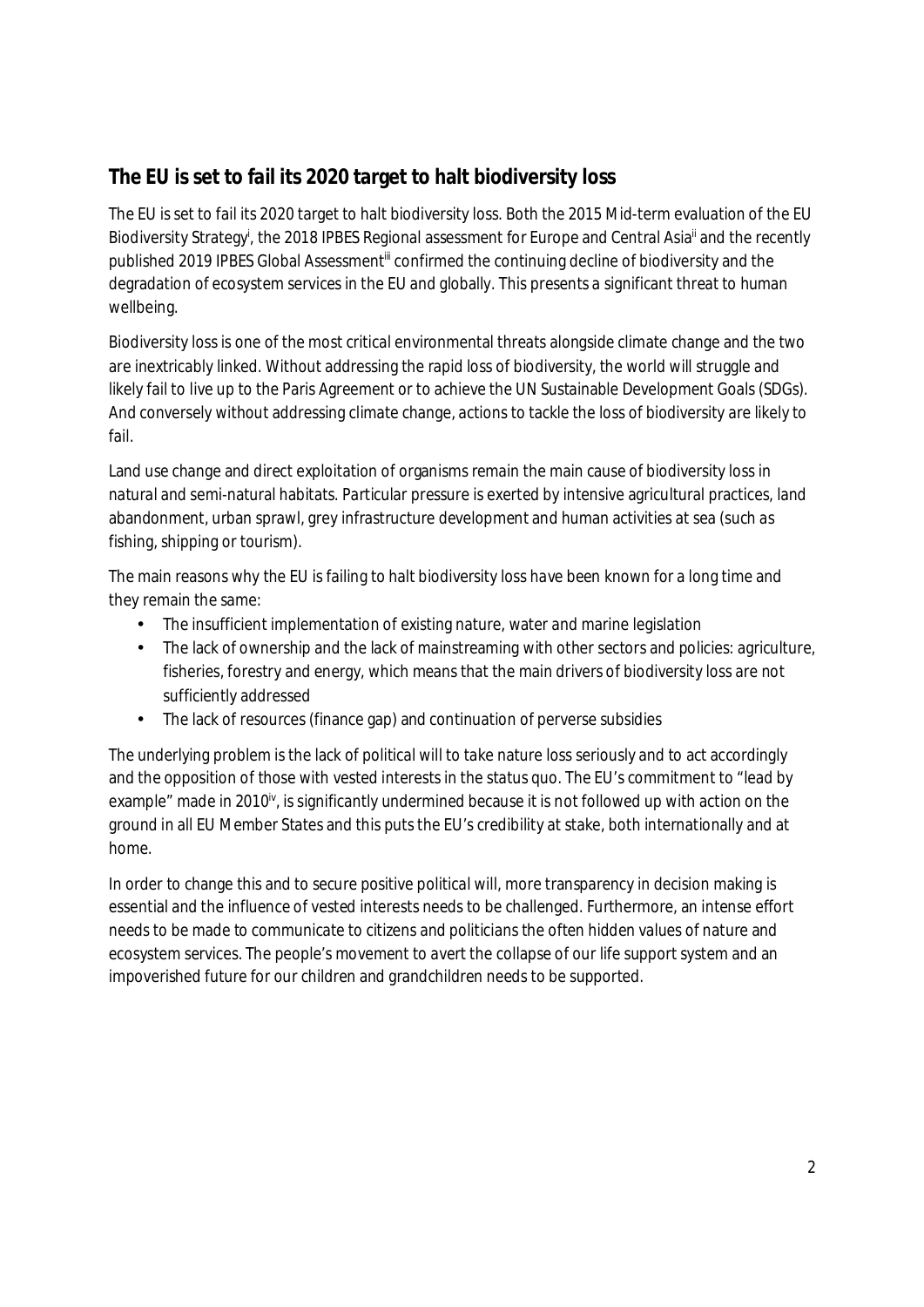**Evaluation of the implementation of the EU 2020 Biodiversity Strategy<sup>1</sup>**

**Target 1: BHD implementation**

- + Transposition of the nature directives into national law
- + Terrestrial Natura 2000 network mainly established, although the connectivity of the network remains insufficient
- Marine Natura 2000 network still has major gaps, in particular for offshore areas and with regards to connectivity between sites
- By far not enough effective management (conservation measures, species protection, preventing deterioration, restoration, monitoring and financing) and therefore many terrestrial and most marine Natura 2000 sites remain paper parks
- Slight increase in number of species and habitats in Favourable Conservation Status but many remain unfavourable and their conservation status continues to decline

**Target 2: Restoration and Green Infrastructure**

- + Knowledge base has increased
- Ecosystem degradation continues
- No clear definition of baseline and no commitment to specific restoration targets
- No strategic planning and insufficient investment in restoration and green infrastructure

**Target 3: Agriculture and forestry**

- + Targeted agro-environmental schemes can have positive impacts
- Farmland biodiversity (farmland birds, butterflies and other pollinators) continues to decline
- Conservation status of forest habitats and species covered by EU nature legislation shows no significant signs of improvement
- Greening of the CAP has failed and the CAP still incentivizes large-scale industrial farming

**Target 4: Sustainable seas and fisheries**

- + Progress has been made to put in place the legislative framework to improve data collection of fishing activities including impact on marine environment
- Management of fishing activities to restore and maintain fish populations have not been sufficient to decrease overfishing in most sea basins, in particular in the Mediterranean where at least 87% of fish stocks remain overfished
- Protected species such as seabirds, dolphins, whales and turtles continue to be bycaught due to a lack of management rules on fishing activities and lack of compliance with existing rules
- Fishing activities are still being given special treatment in Marine Protected Areas and management authorities have adopted a *laissez faire* attitude despite the threats to the conservation of the areas

**Target 5: IAS**

- + New regulation on IAS adopted
- Effectiveness of the IAS regulation is very dependent on species listing process and can therefore be undermined by strong pressure from Member States and industry
- Few marine species have been included in the regulation so far

 $^{\rm 1}$  Overview of main positive and negative points for each target of the current EU Biodiversity Strategy, based on EHF's members assessment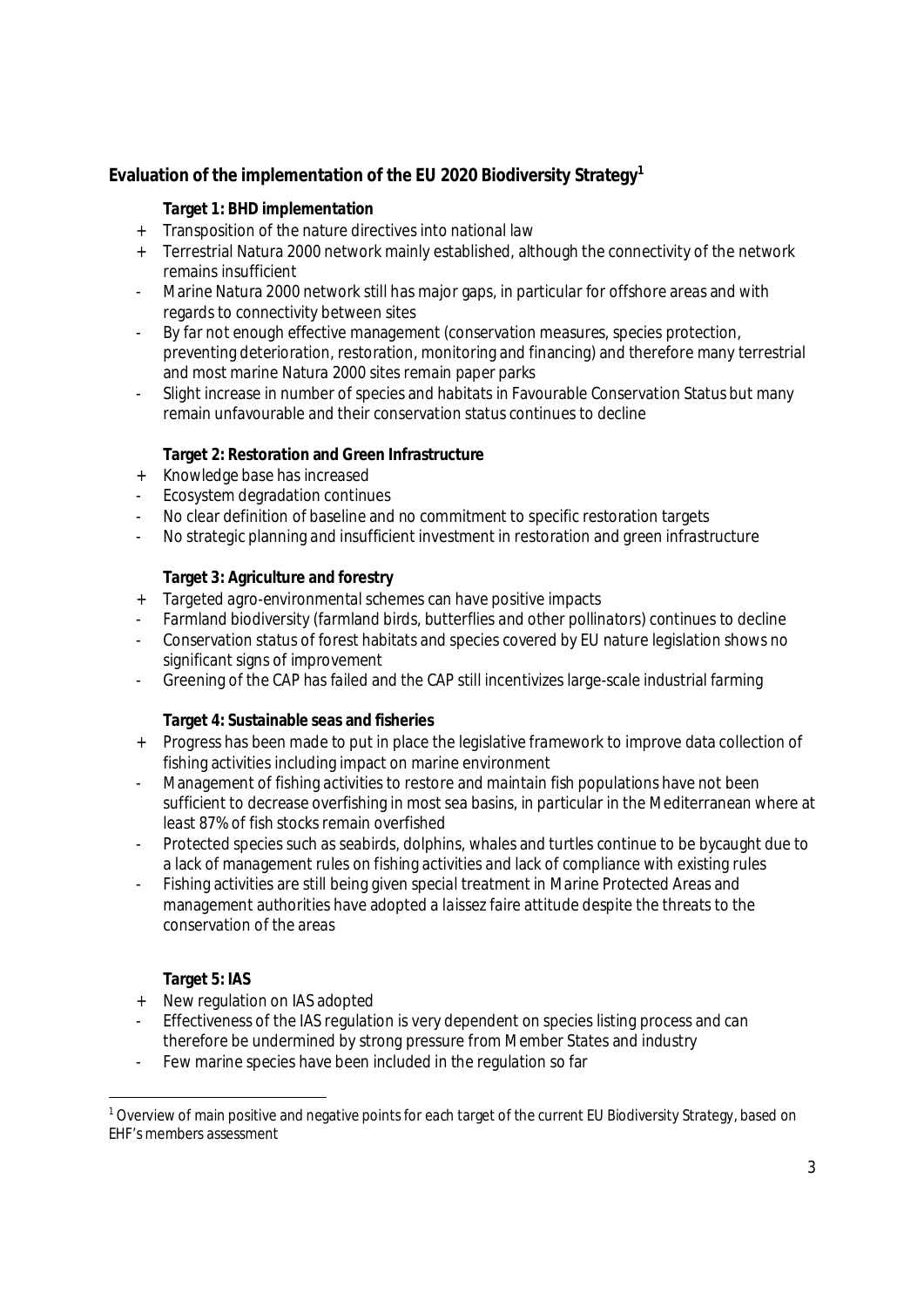**Target 6: Global biodiversity loss**

- + Increased resources for global biodiversity
- + Initial steps to reduce indirect drivers of global biodiversity loss, including wildlife trade
- Global biodiversity continues to decline
- Much too little being done to reduce the negative impacts of EU consumption and trade policy on biodiversity
- By far not enough action taken on assessing and removing perverse incentives

## **Recommendations for the Post 2020 EU Biodiversity Strategy**

### **General remarks**

**There can be no healthy future on a degraded, overexploited planet.** Our planet has boundaries which need to be respected, otherwise we will lose nature, have temperate rises of over 4°C and ultimately lose the basis for our lives and civilisation. As the IPBES 2019 global assessment concluded, nature is declining globally at rates unprecedented in human history and unless this negative trend is stopped, we will not be able to fulfil commitments to address climate change and to achieve sustainability.

**Importantly, the IPBES global assessment has clearly expressed the need for transformational change of our economic system as critical to stop the negative trends**. The EU and its member states need to reduce the impact of the drivers of biodiversity loss to sustainable levels and national strategies to remove perverse incentives are an important element for achieving this.

**The linkages with the SDGs and the synergies between the climate change and biodiversity agendas need to be made explicit in the Post 2020 EU Biodiversity Strategy.** According to the latest IPCC report<sup>v</sup> , the adoption of effective measures to conserve land carbon stocks, to limit agricultural expansion and to recover healthy ocean ecosystems emerge as a critical feature of virtually all mitigation pathways that seek to limit global warming to 1.5°C. Nature-based solutions and large scale restoration will contribute to mitigation, adaptation and resilience.

**The social dimension, health benefits and the acknowledgement of everyone's Right to Nature is an important element that needs to be taken into account throughout the Strategy**, as according to a growing body of evidence, health inequalities are linked to access to nature and a number of studies show how access to nature is vital for good mental and physical health at all ages.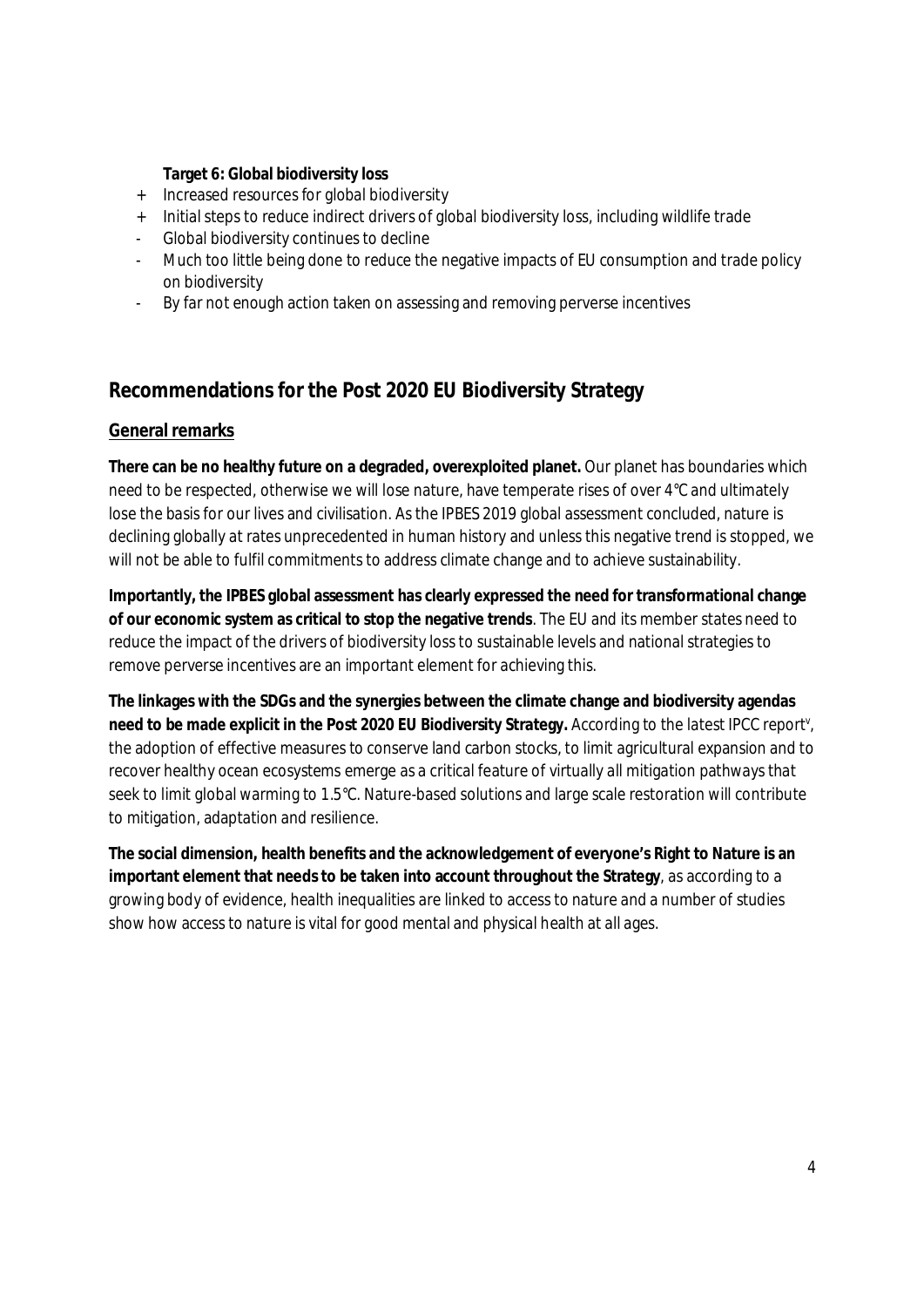#### **Suggestions on specific targets**

**The strategy needs to contain ambitious and SMART targets that will strengthen the implementation and enforcement of nature legislation (BHD, WFD, MSFD) and promote the synergies between them.**

For the **Nature Directives**, the focus should be on ensuring effective management of all N2000 sites and reducing the pressures of human activities that prevent maintaining or restoring the protected habitats and species to Favourable Conservation Status (FCS). Effective, systematic and long term biodiversity monitoring, enhanced connectivity, adequate financing and preventing damage are also required. The engagement of EU Member states environmental, agricultural and fisheries authorities in its implementation needs to be guided by a gap analysis, and the gaps need to be closed by 2030 so that FCS is achieved.

For the **Water Framework Directive**, the focus should be on developing more ambitious and effective management plans by reducing the use of exemptions, strictly applying the non-deterioration obligation, as well as properly implementing the economic provisions to ensure that the value of freshwater ecosystems for their role in safeguarding water resources is truly appreciated.

For the **Marine Strategy Framework Directive**, the focus should be wider than fisheries impacts and it should ensure that more ambitious programmes of measures are developed and implemented, including by making the necessary funds available. It should cover a wide range of direct management measures addressing both individual threats from specific activities and cumulative impacts on marine ecosystems, in view of reaching Good Environmental Status of EU seas as soon as possible after 2020.

**Frequent systematic monitoring of terrestrial and marine biodiversity and production of indicators** is essential to track outcomes and evaluate progress. It's not only essential to monitor population sizes, but for understanding population declines we need to know also more about demographic data. Researchers revealed<sup>vi</sup> that only 1.3% of the mammal, bird, reptile and amphibian species have comprehensive information on birth and death rates. They developed a Demographic Species Knowledge Index which should be supported.

**In the context of the UN Decade for ecosystem restoration, and given the fact that progress on target 2 of the current strategy has been largely insufficient, it is clear that a new approach for ecosystem restoration, with stronger commitments, is needed.** Special attention should be given to providing space for natural processes to restore and sustain ecosystem functionality and resilience (following rewilding principles like free flowing rivers and natural grazing for instance), to restoring species populations and to the stimulation of partnerships with other economic sectors in developing naturebased economies. Restoration of connectivity and landscape defragmentation should also be a priority. The mitigation and adaptation potential of restoring forests, wetlands, peatlands and grasslands and coastal, offshore and high seas ecosystems, should be strongly highlighted.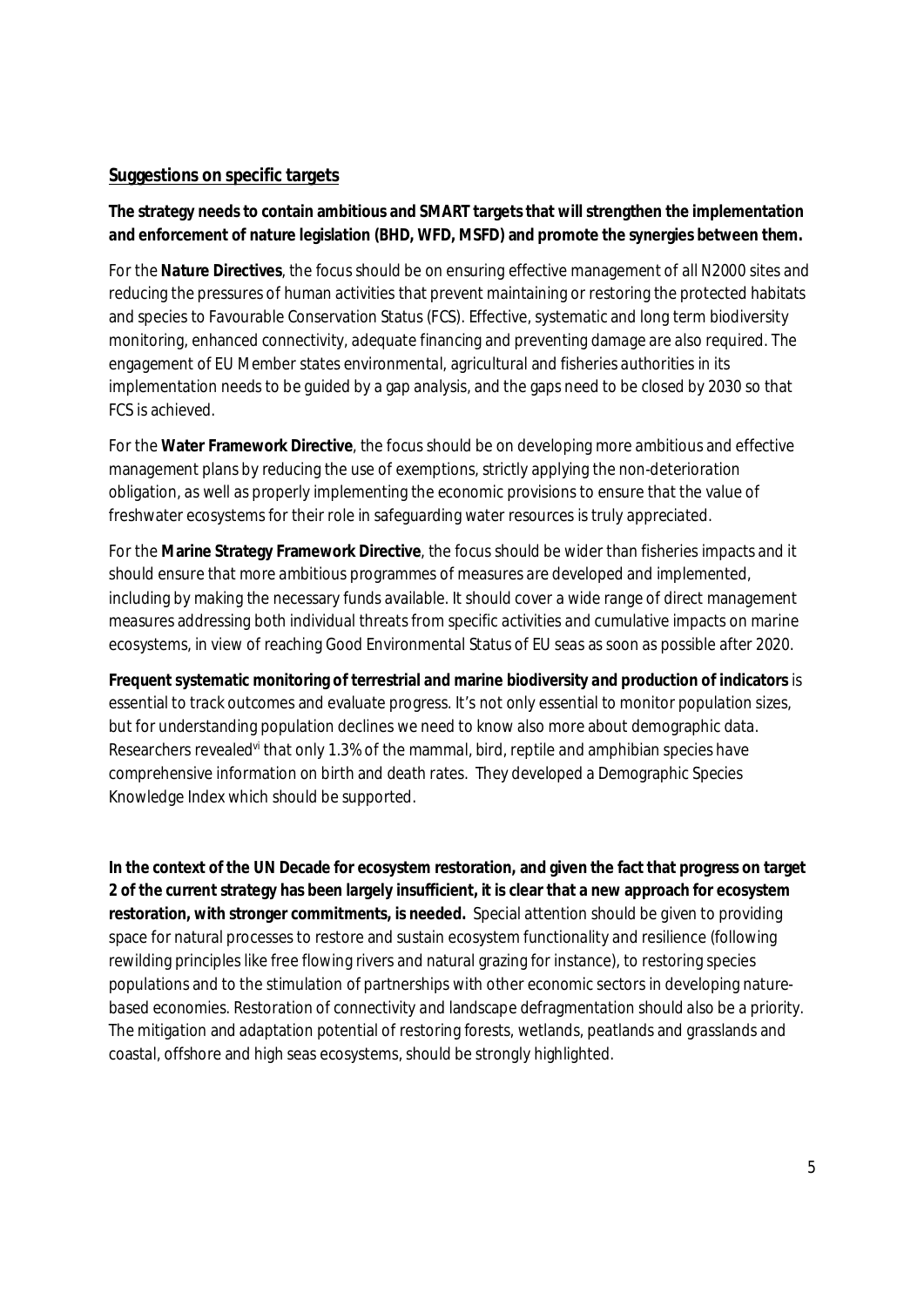**The collapse in freshwater biodiversity should be better addressed in the post 2020 Biodiversity Strategy.** Healthy freshwater ecosystems (wetlands, rivers, floodplains, peatlands) are essential for nature, for society and for economies. These ecosystems, especially peatlands, store vast amounts of carbon, making their protection and restoration critical to stopping climate change. In Europe these ecosystems have been modified for centuries and are zones of the most intense human activity. They are home to Europe's highest levels of biodiversity, where the biggest decline of species has been detected. Freshwater species are declining at a faster rate than species in any other ecosystems: on average the abundance of populations monitored in the freshwater system declined by 83% in the last decades. Not even half the waters in the EU are considered to be healthy.

**Mainstreaming nature protection and enhancement as an objective in other policies is the major challenge.** To achieve this, other sectors need greater ownership of nature conservation issues and to take responsibility in the process of developing the biodiversity strategy and achieving benefits for biodiversity, e.g. by having clear tasks assigned to all ministries and parts of administration. Increased collaboration across sectors is needed to better integrate nature conservation and restoration within these sectors. Unless real commitment and political will is shown, we will not see a change in the negative trends. Without assessing and addressing the incentives and drivers, and transforming the economy it will not be possible to halt biodiversity loss. Without a major shift in agriculture policy, where public money actually rewards public goods, we will not be able to halt the dramatic decline of farmland birds and pollinators and support recovery. The same is true for fisheries policies, renewable energy, transport policy etc. Policy measures in all sectors should be developed to direct positive outcomes, including enhancement and achieving biodiversity gains, and biodiversity targets should be applicable across sectors.

**The pollinators initiative to tackle the rapid decline of pollinators in Europe needs to be fully implemented and integrated in the post 2020 Biodiversity Strategy.** Invertebrates are at the very heart of our ecosystems and their precipitous decline presents a crisis for agriculture and the health of the environment across the EU. Resolute action is needed to halt and reverse the decline of pollinators and the pollination service they provide. The post 2020 Biodiversity Strategy must include clear targets to address the drivers and pressures behind pollinator decline, including intensive agriculture, pesticide use and land use change.

**Europe's seas include some of the most intensively used marine waters in the world and remain threatened by a range of human activities that lead to the loss of marine biodiversity and degraded habitats, the overexploitation of fish stocks, and pollution.** Main challenges should be addressed by (1) ensuring proper enforcement and implementation of existing management rules, especially to recover fish populations and end overfishing; (2) designing new management rules for issues that are not currently implemented, such as ecosystem wide impact of commercial and recreational fisheries, underwater noise, and microplastics; (3) implementing robust monitoring systems, collecting sufficient data and making them publically available to allow the design and implementation of better and more effective conservation measures; and (4) adopting financial commitment to ensure management/enforcement/data collection is taking place. Decisions for supporting the marine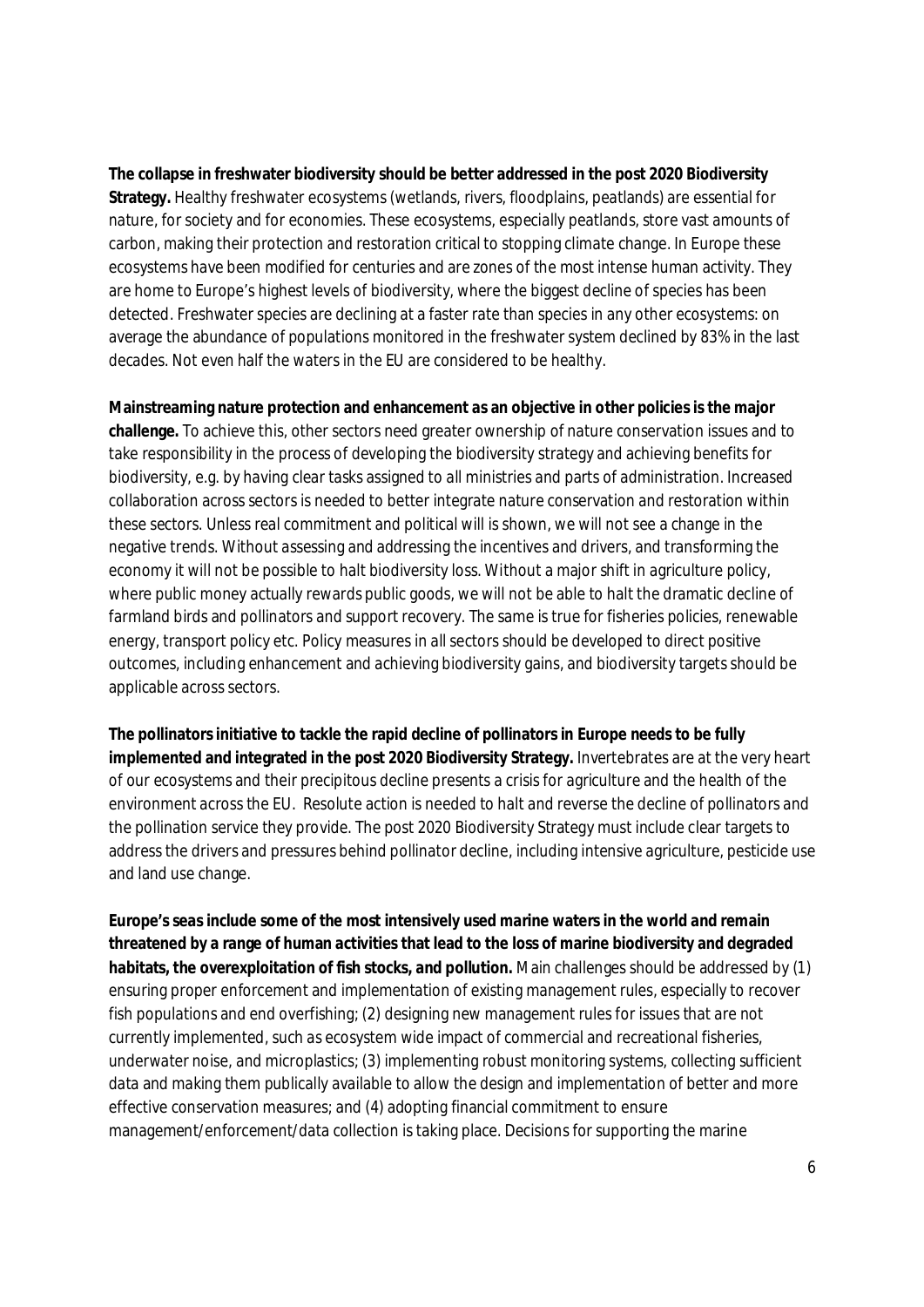environment need to be taken while thinking about the long term use and protection of the marine environment. This includes properly applying an ecosystem based approach to maritime spatial planning, where nature is the fundamental basis of all social and economic development at sea and maritime activities are planned in view to achieving Good Environmental Status of EU seas.

**To tackle the finance gap for nature protection and restoration, there is an urgent need to increase available funding at all levels.** As stated above, this needs to be in addition to phasing out harmful subsidies and making sure that EU funding does not lead to biodiversity loss (implementation of biodiversity proofing). The funding available for nature conservation and implementation of the biodiversity strategy needs to be increased significantly, by setting a spending target of 50% of the overall budget for nature, climate and environment. As the current budget discussions go into the direction of more responsibility for Member States (subsidiarity), it becomes even more important to make sure that funding opportunities for nature are fully included in the CAP strategic plans and the operational programmes, including EMFF operational programmes.

**Given the fact that the EU represents only 7% of the world's population, but uses up almost 20% of the global biocapacityvii, increased action to tackle global biodiversity loss and to reduce the EU's global footprint is direly needed***.* This needs to go beyond the greening of development policies and must pave the road for a fundamental system change regarding trade and consumption policies, including a change of economic incentives and supporting a UN treaty on transnational corporations and human rights to ensure global environmental and human rights standards are respected by corporations in third countries, as they are in Europe. EU trade agreements must ensure the highest environmental standards are maintained. The EU has been supporting biodiversity conservation globally through its development cooperation instruments, and this needs to be continued and stepped up in the next Budget period to support biodiversity and climate action as well as the implementation of the SDGs in Europe and in third countries.

**Building capacity for local communities and civil society to ensure proper decision making and implementation of environmental law is essential.** The IPBES global assessment summary clearly identifies the need for strengthening environmental laws and policies and improving their implementation as a key lever for protecting biodiversity. Equally sustainable outcomes are more likely where local communities are involved and participating in decision making.

**As the IPBES global assessment has clearly shown, we are facing an ecological emergency and the risks of nature loss for humanity are alarming. However, the report also makes it clear that it is possible to halt and reverse this trend, if we implement transformative changes to address the indirect drivers that are the root causes of nature deterioration. The key challenge is to raise political will and ambition to implement effectively the necessary actions. The EU needs to make halting and reversing biodiversity loss by 2030 a top priority on the political agenda of Heads of States and not leave this crucial issue to environment ministers alone.**